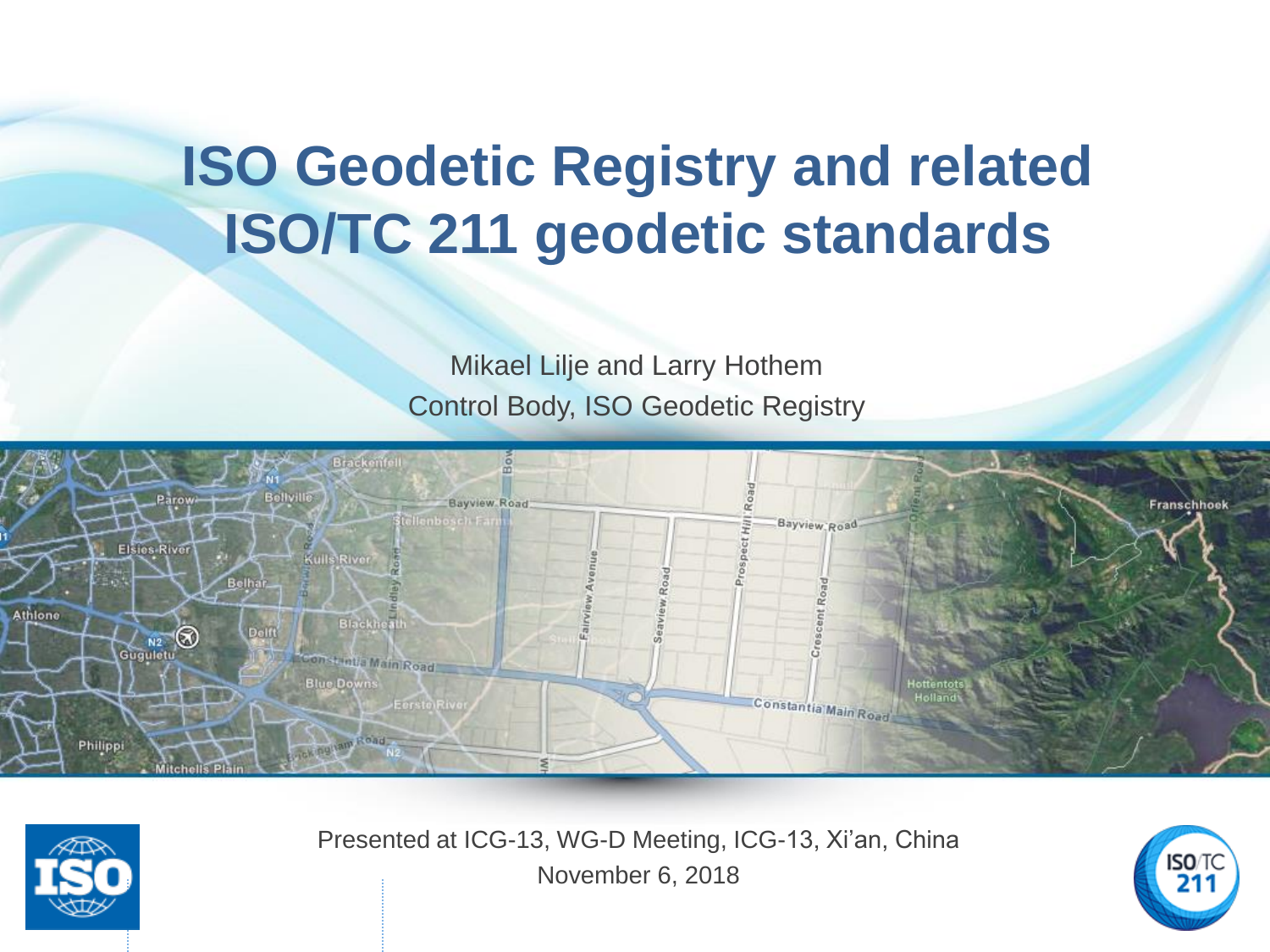## **Outline**

- Overview: ISO Technical Committee (TC) 211 Geographic Information and Geomatics
- ISO Geodetic registry
- TC 211 Geodetic standards
	- 19111, 19127 and 19161
- Other TC 211 geodetic related or support standards
	- 6709, 19116, 1191130, 19135, 19159 and 19162

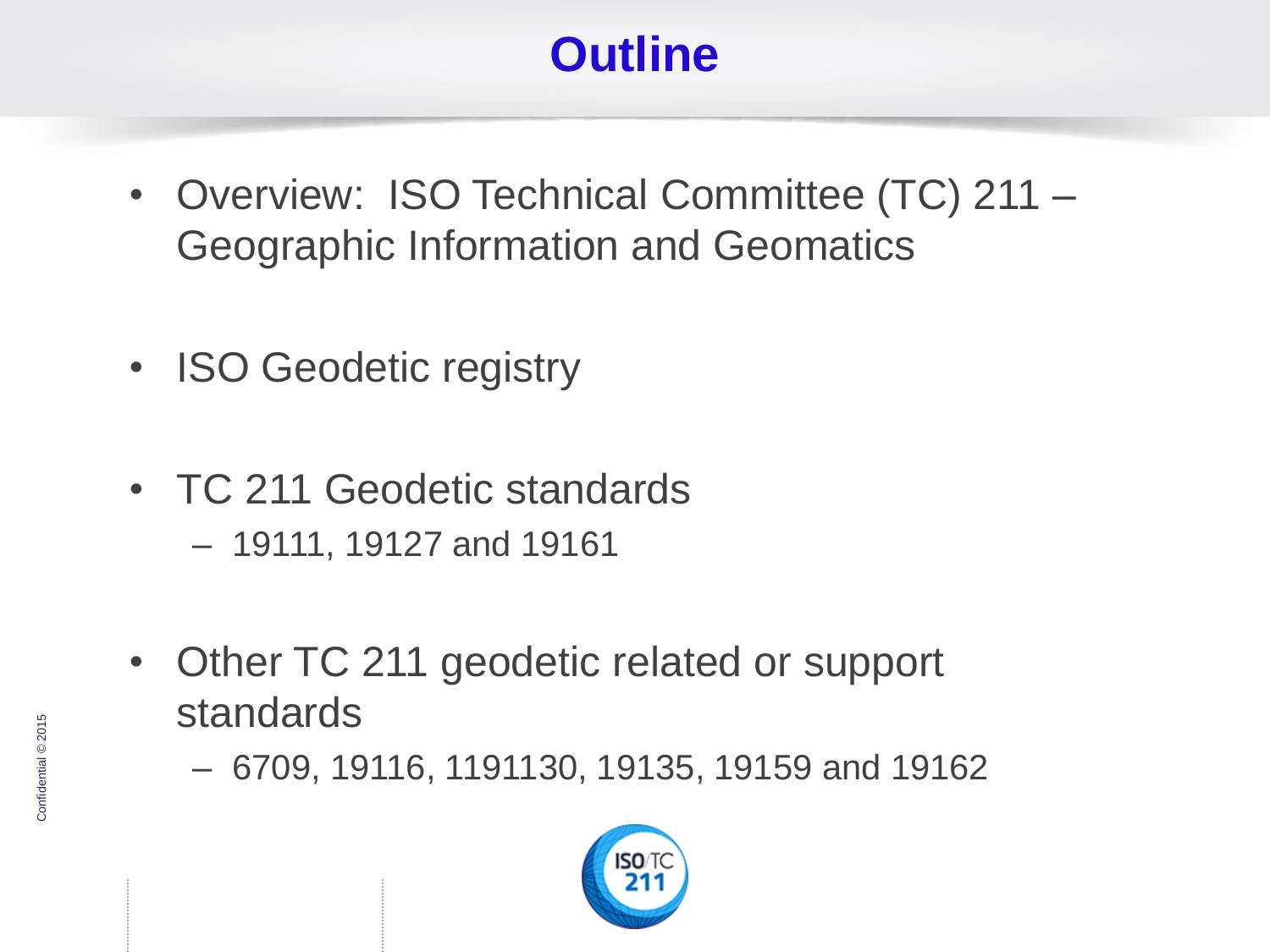## **ISO/TC 211**

## **Geographic information/geomatics**

- ➢ ISO Technical Committee (TC) 211, Geographic information/Geomatics, is one among over 200 ISO technical committees working on development and maintenance of a variety of standards.
- ➢ TC 211 is developing a suite of standards for geographic and geospatial information that forms a basis upon which geomatics – the modeling of the Earth – can be performed.
- ➢ The ISO process for standardizing is an open, consensus based public method for establishing standards.

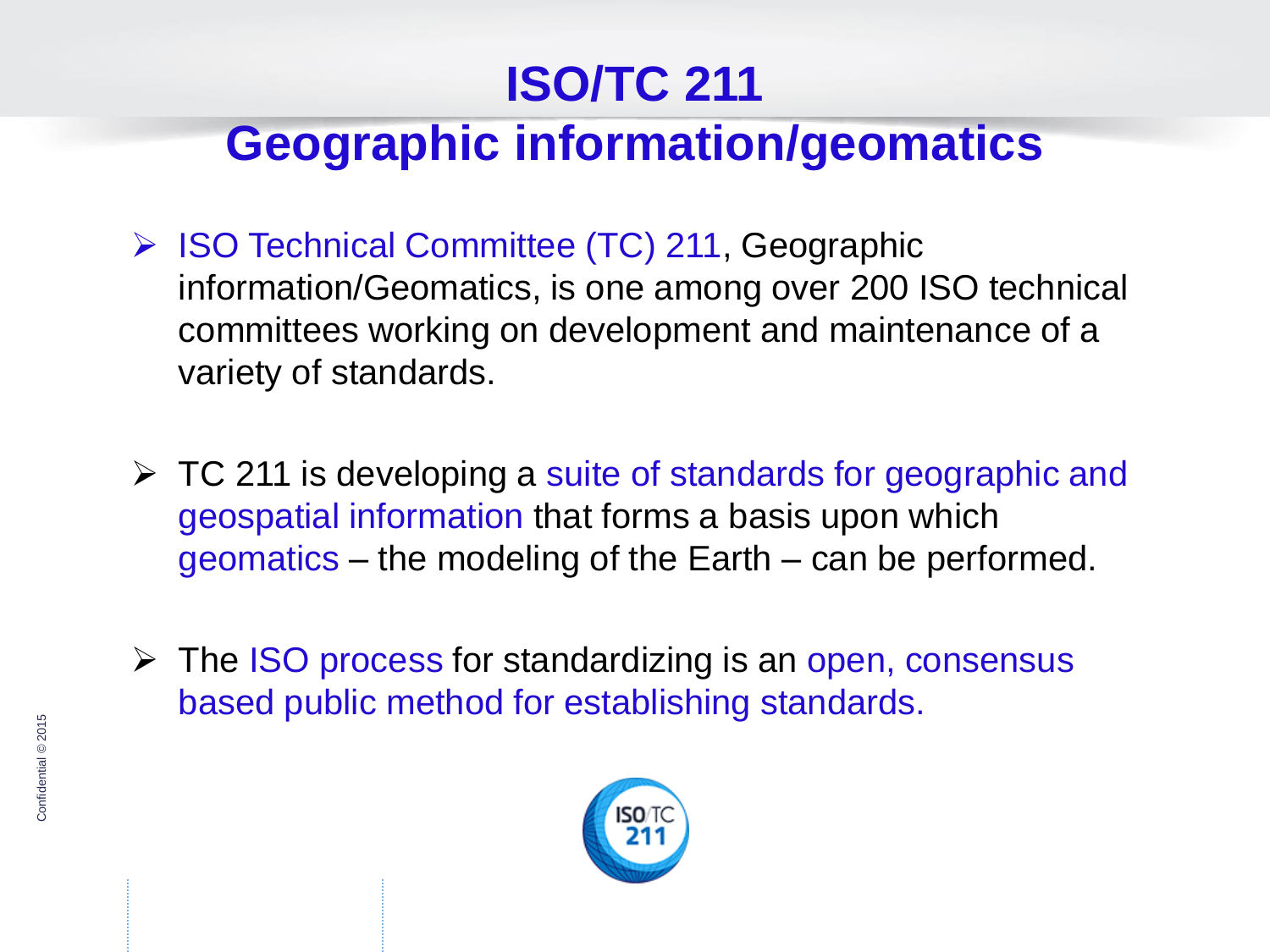### **ISO/TC 211 provides …**

#### … a **structure for representing geographic information** in a consistent, standardized manner.

It includes the **geodetic framework** for identifying where information was collected for use in modeling, representing, encoding and disseminating spatial information.

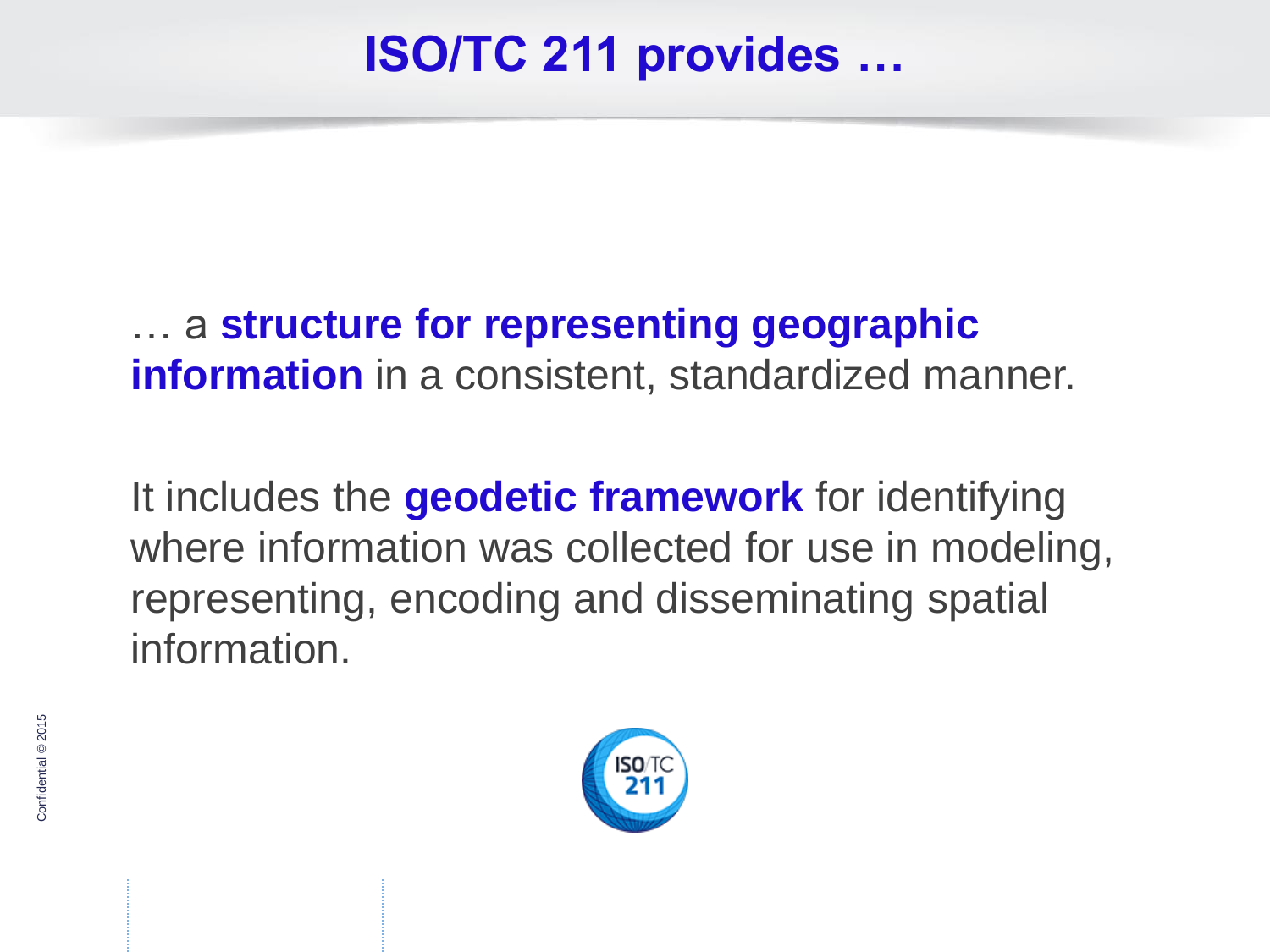## **The ISO Geodetic Registry (Part 1 of 2)**

### ➢ **A database (register)**

- Defines global and regional geodetic reference frames
- Provides transformations between geodetic reference frames
- Must conform to ISO standards
- Online information system

#### ➢ **Benefits**

- Meets the vision of an accurate, sustainable and accessible Global Geodetic Reference Frame (**GGRF**) to support science and society
- Sharing of international, national and regional reference frame definitions and transformations

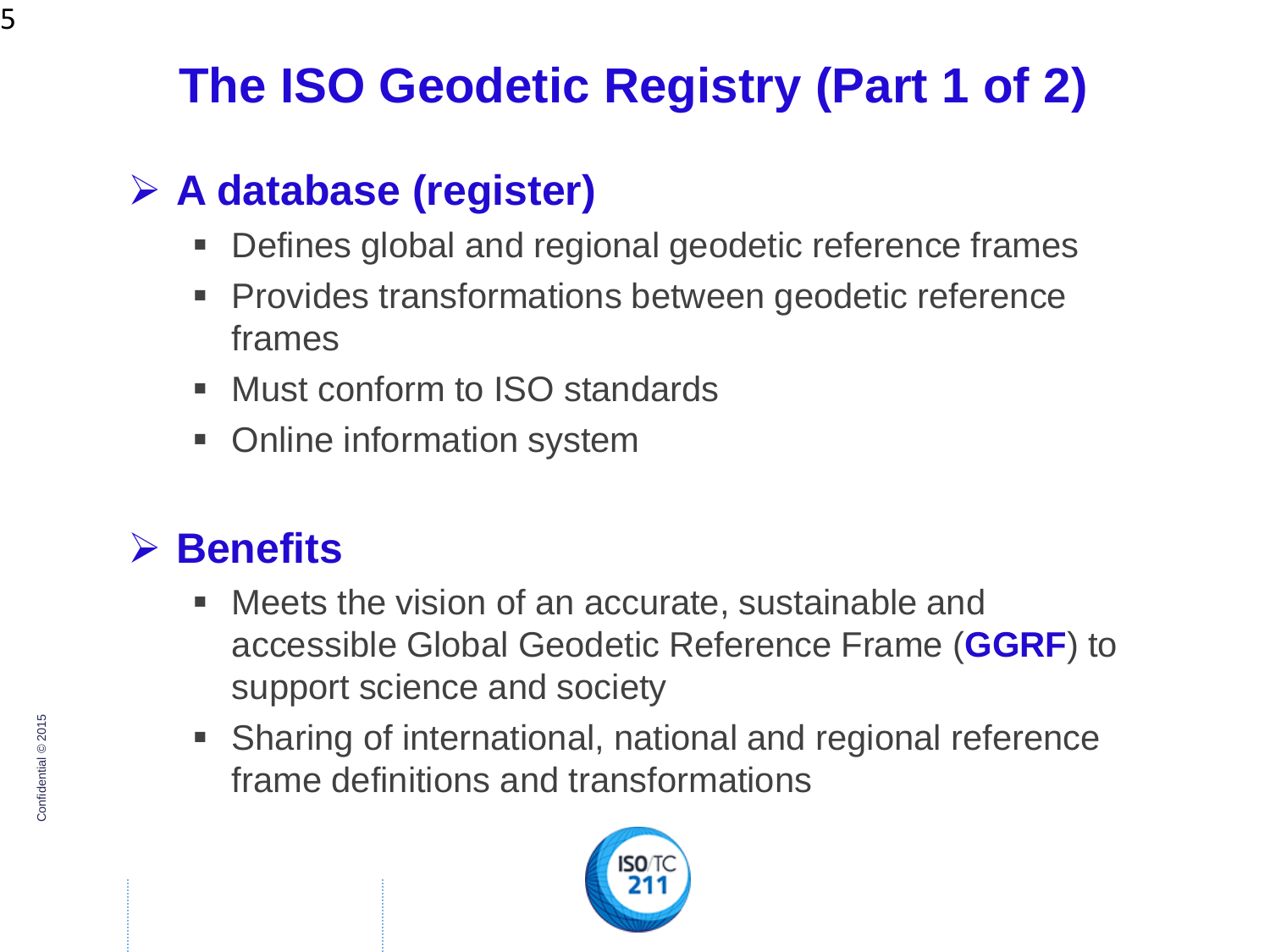## **The ISO Geodetic Registry (Part 2 of 2)**

#### ➢ **Control Body (CB)**

- CB approves the content of the Registry
- Validates information using authoritative sources
- Membership geodetic experts nominated by:
	- TC 211 member countries (currently 15): Australia, Canada, China, Denmark, France, Germany, Japan, New Zealand, Norway, Republic of Korea, South Africa, Spain, Sweden, United Kingdom and USA
		- Nominations pending: Russia and India
	- **EXECT:** Liaison organizations: FIG, IAG, IOGP and PAIGH (South America)
- Chair, Mike Craymer, Canada; Larry Hothem, Vice-Chair
	- Appointed by the IAG

#### ➢ **Public release is pending**

Populated with initial set of most global and regional reference frames and transformations

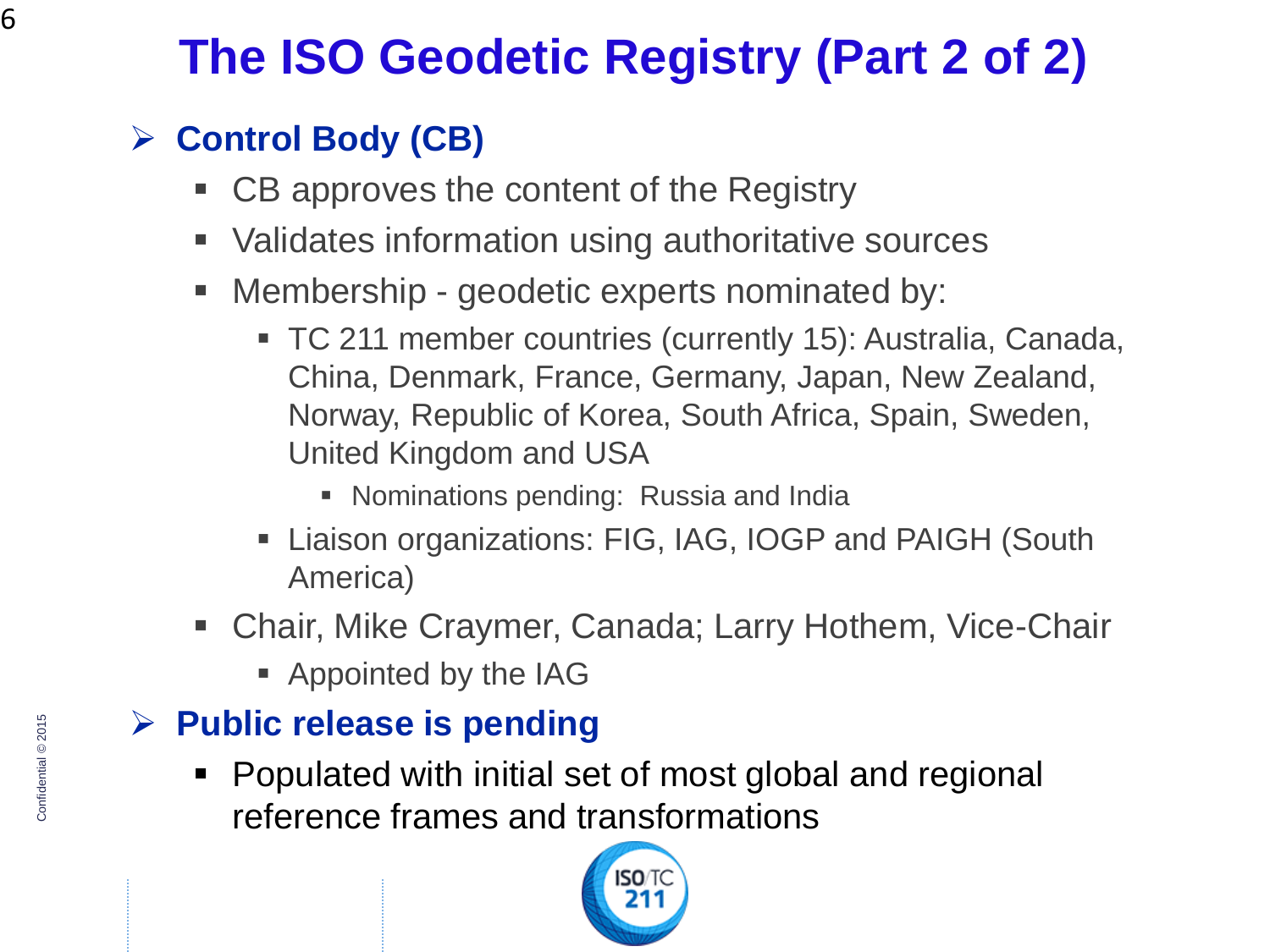### **ISO/TC 211 Geodetic standards**

➢ **19111** – Referencing by coordinates

➢ **19127** – Geodetic register

➢ **19161** – Geodetic references – Part 1: The International Terrestrial Reference System (ITRS)



7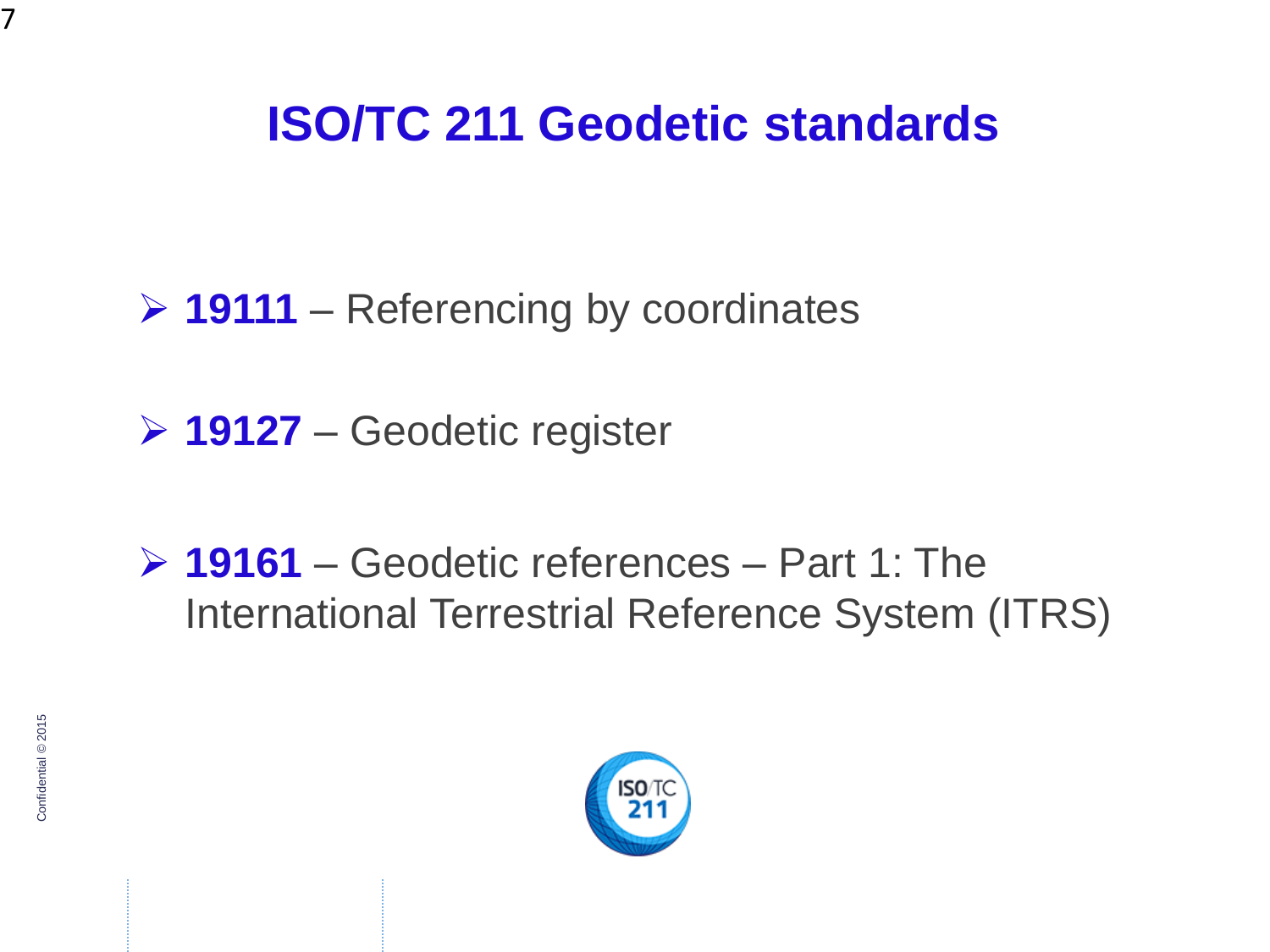## **19111 (2018) – Referencing by coordinates**

- $\triangleright$  Data model of how coordinates, dynamic and static reference frames, geoid-based vertical datums, and transformations are represented.
	- modern dynamic 3D reference frames
	- modern geoid-based vertical datums
	- reference frames defined as transformations from other reference frames (e.g., from ITRF)
	- uses modern terminology (e.g., such as used in the IERS Conventions)
- $\triangleright$  Since initial standard published in the 1990s, adopted by many countries and organizations –
	- Used by GIS/geomatics industry, mapping agencies and academic institutions
- ➢ **ISO Geodetic Registry** must conform to this standard
- ➢ **Project team lead**: Roger Lott, UK and member Control Body, ISO Geodetic Registry

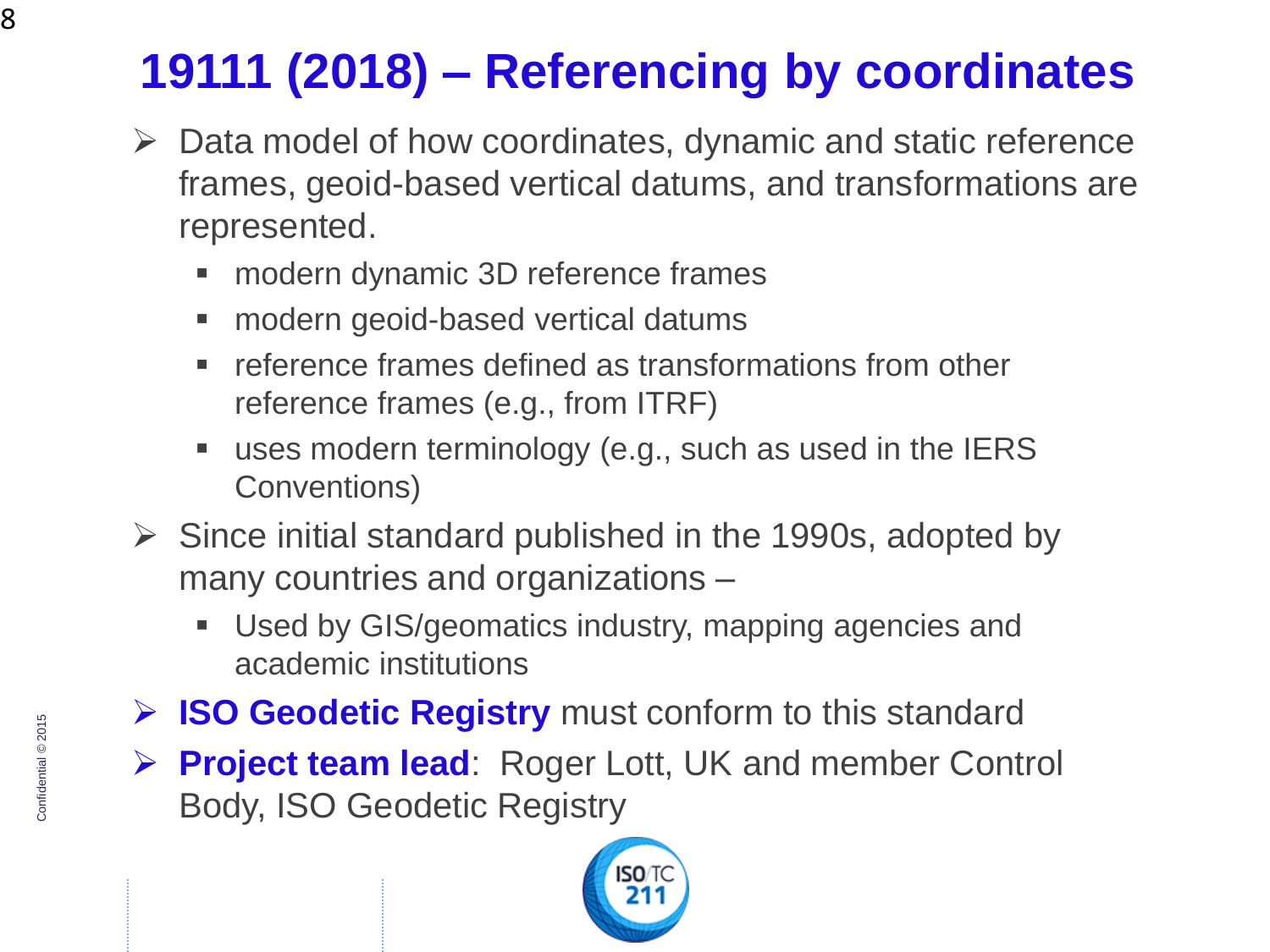## **19127 (2018) – Geodetic Register**

➢ **Defines** the management and operation of the ISO Geodetic Registry and identifies the required data elements that conforms with 19111.

➢ **Publication** is pending

➢ **Project team lead:** Patrick Vorster, South Africa and member Control Body, ISO Geodetic Registry

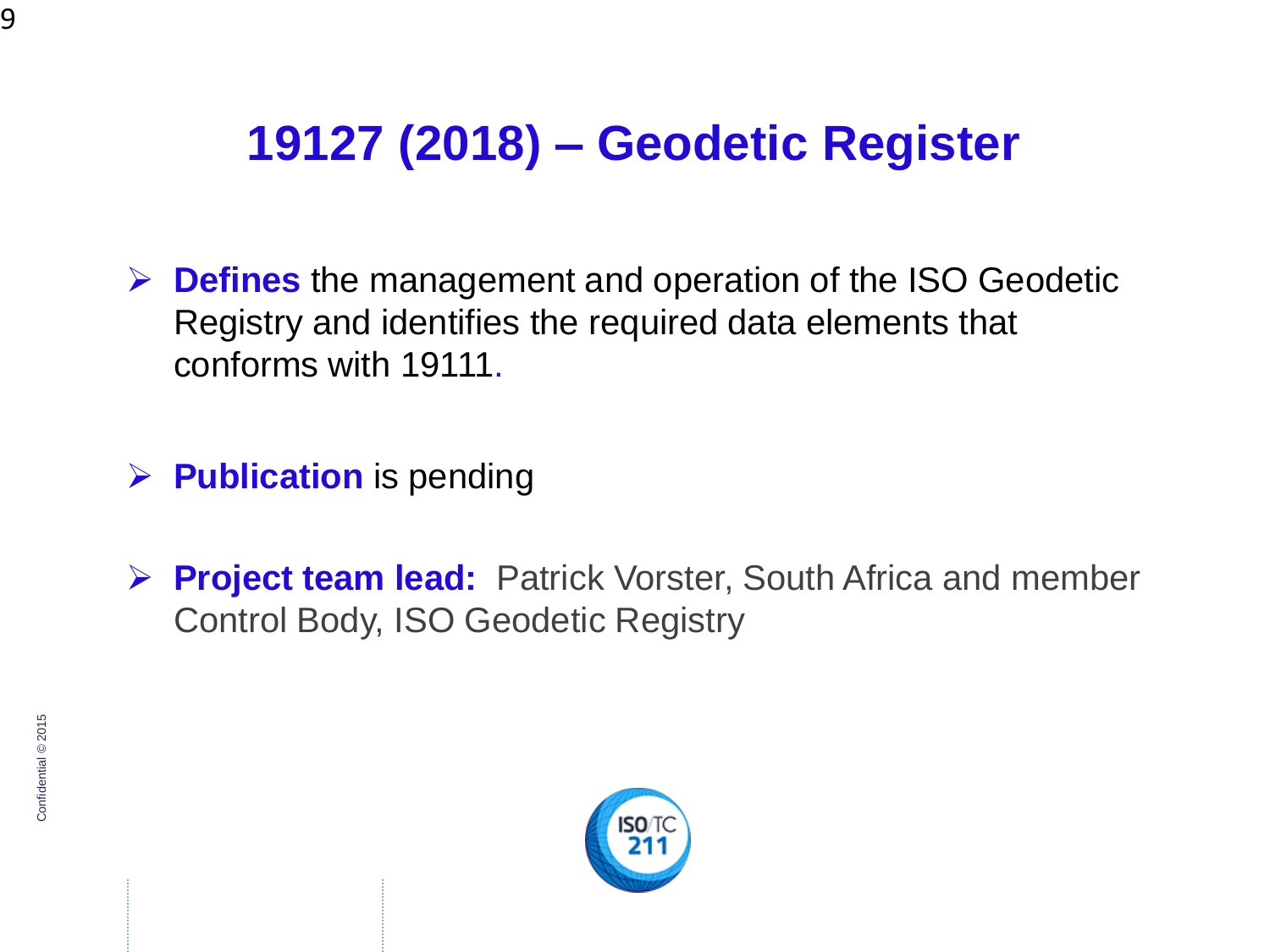## **19161-1** – **Geodetic references – Part 1: The International Terrestrial Reference System (ITRS)**

#### **Standard provides basic information and requirements related to the:**

- $\triangleright$  ITRS, specifically its definition, realizations and access.
- **It:**
- ➢ endorses definitions & terminology adopted by International Union of Geodesy and Geophysics (IUGG), the International association of Geodesy (IAG) and the International Astronomical Union (IAU)
- ➢ describes various realizations (such as ITRF, WGS-84, NAD, etc.)
- $\triangleright$  provides the required methods of realizing the ITRS.
- $\triangleright$  describes various ways of getting positions expressed in a realization of the ITRS
- ➢ **Project team lead:** Claude Boucher; Thierry Gattacceca, Technical editor & member Control Body, Geodetic registry

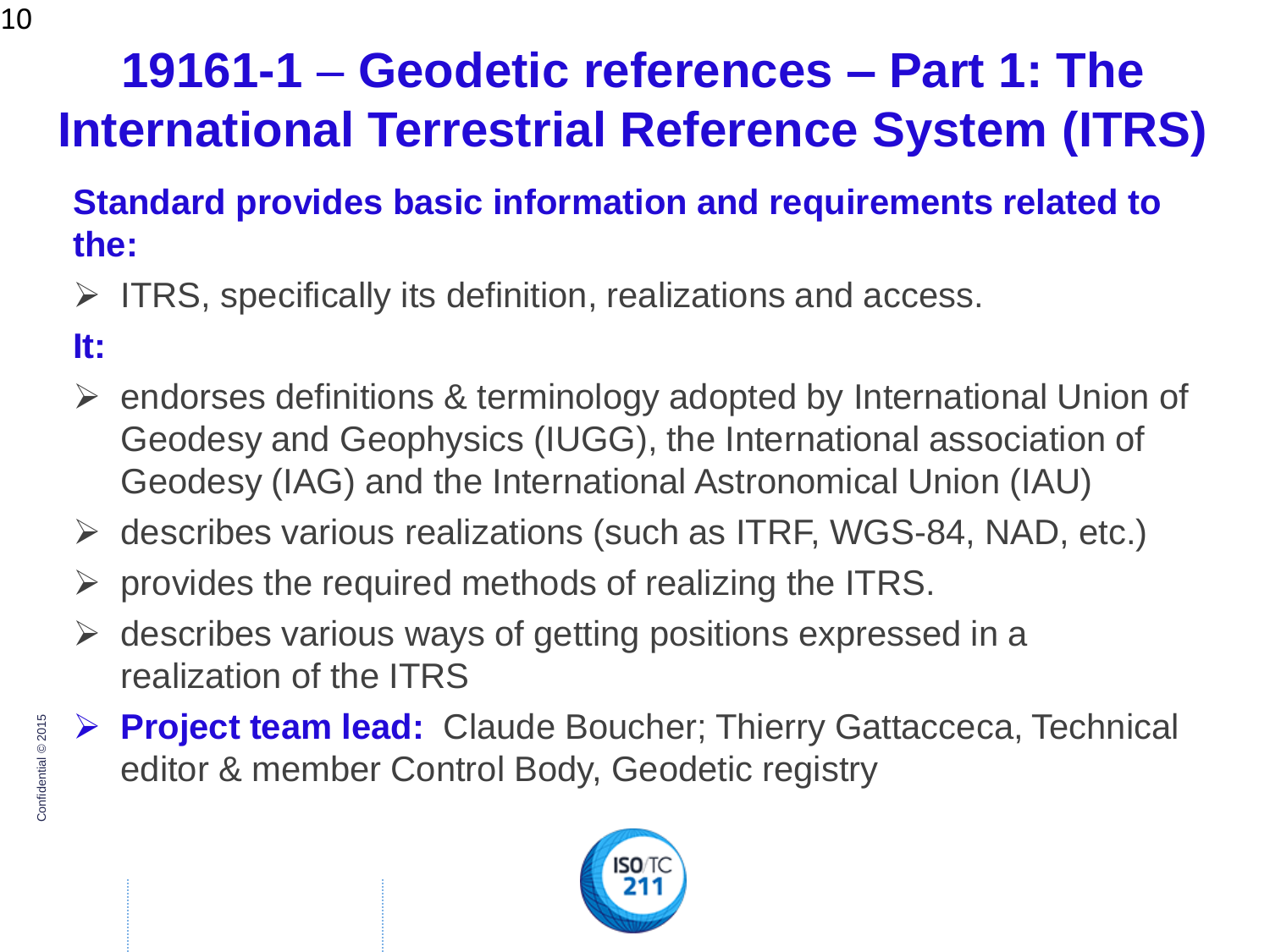### **Other TC 211 geodetic related and associated standards**

- ➢ **6709:2008 - -** Standard representation of geographic point locations by coordinates (revision underway - led by Japan)
- ➢ **19116:2004 - -** Positioning services (revision underway led by Japan)
	- ➢ **Associated standards (references 19111 and 19161):**
- ➢ **19130 - -** Imagery sensor models for geopositioning optical, SAR, InSAR, LiDAR and SONAR
- ➢ **19135-2 - -** Procedures for item registration
- ➢ **19159 - -** Calibration and validation of remote sensing imagery sensors – optical, LiDAR, SAR/InSAR and SONAR
- ➢ **19162 - -** Well-known text representation of coordinate reference systems